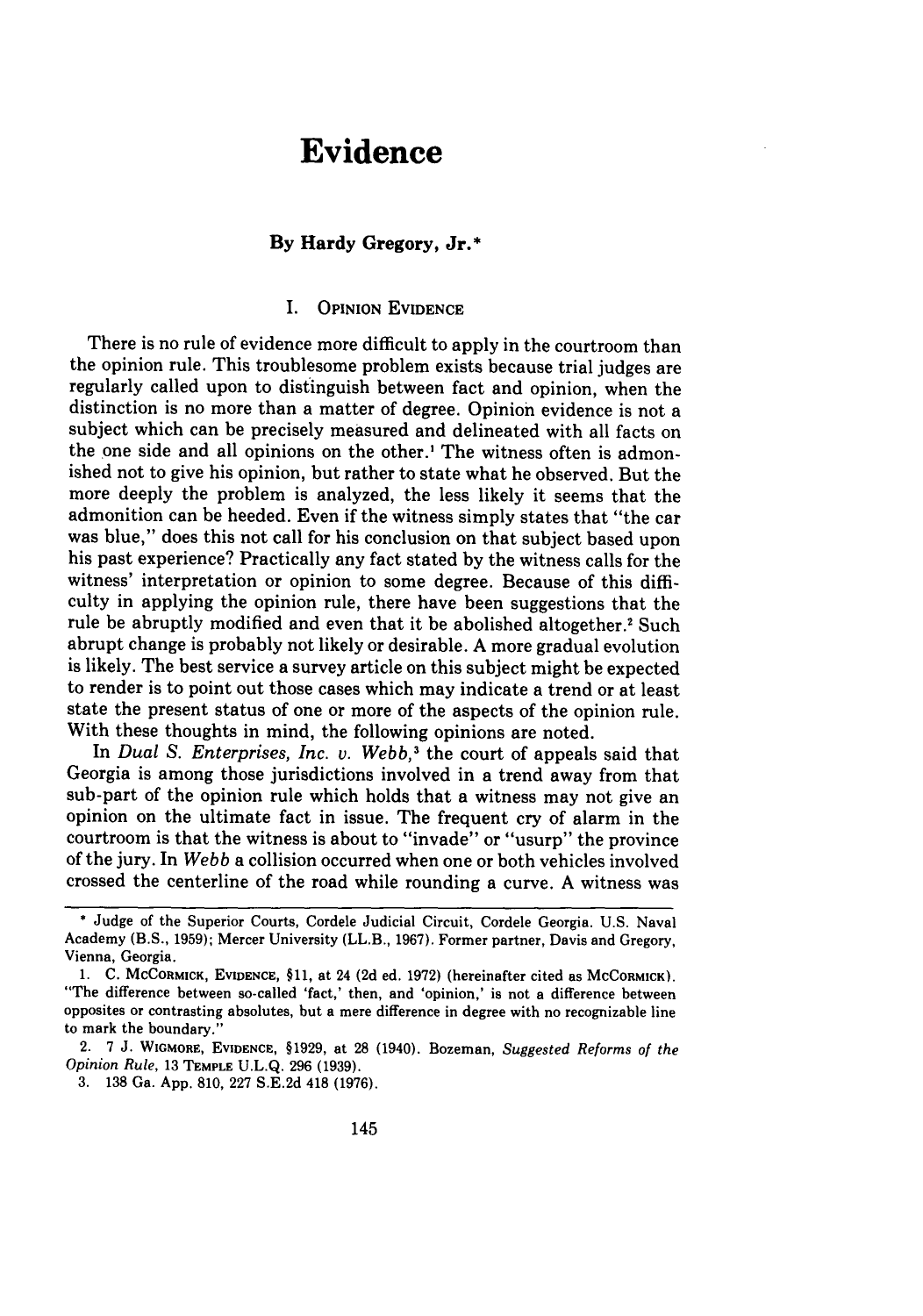asked to state his opinion of the maximum safe speed that one of the vehicles involved might travel around the curve. The contention on appeal was that this question called for the witness to express an opinion on the ultimate issue. Judge Clark, writing for the court, disagreed that this question presented the ultimate issue, for the ultimate issue was whose negligence was the proximate cause of the injury. But, even if the ultimate issue was the subject of the opinion, the objection was considered not well taken. "A witness may testify as to his opinion where the question is a proper one for opinion evidence, even though it is the ultimate issue for the jury in the case . **. . ."4** Judge Clark further noted, however, that if the opinion calls for a legal conclusion, it will not be permitted. Therefore, it is suggested that if the witness in *Webb* had been asked for his opinion of whether the defendant's acts were negligent and the proximate cause of the plaintiff's injuries, his answer would have been disallowed because it called for a legal conclusion by the witness and not because it reached the ultimate issue. Some writers suggest that this aspect of the original rule against usurping the province of the jury should be retained. If, for instance, the witness is called upon to state which party should prevail in the case, his statement should be rejected as being of no help to the jury and as creating a danger of undue prejudice.'

The proposition that a witness' opinion may not invade the province of the jury is so thoroughly ingrained into the fabric of trial work in Georgia it will undoubtedly be stated in courtrooms for decades to come and will be set forth in appellate opinions as it was in *Evans v. Batchelor.'* A lay witness was allowed to give his opinion, after stating the facts upon which it was based, that the speed of the defendant's vehicle was 50 or 60 miles per hour and also that it "wasn't excessive." The trial court allowed this opinion and this conclusion was upheld on appeal. The court recognized that the expression of whether the speed was excessive was closely related to the ultimate issue of negligence and was a matter for the jury to determine. However, the court permitted the expression because the witness revealed the facts upon which his opinion was based. But does that not miss the mark? After all, the requirement that the witness state the facts upon which he based his opinion is a rule relating to the distinction between opinions of lay witnesses as opposed to opinions of expert witnesses. If a lay witness lacked firsthand knowledge, he would be without any basis for his opinion. Assuming the result of the opinion to be correct, would it not have been better to acknowledge that such statements as the vehicle was traveling "50 miles per hour" or "very fast" or "very slow" or "excessively fast" or at a "moderate speed" are all expressions of opinions which are of some help to the jury in determining the issue of negligence.

*<sup>4.</sup> Id.* at 811, 227 S.E.2d at 420.

<sup>5.</sup> McCoRMICK §12, at 27.

<sup>6. 137</sup> Ga. App. 629, 224 S.E.2d 752 (1976).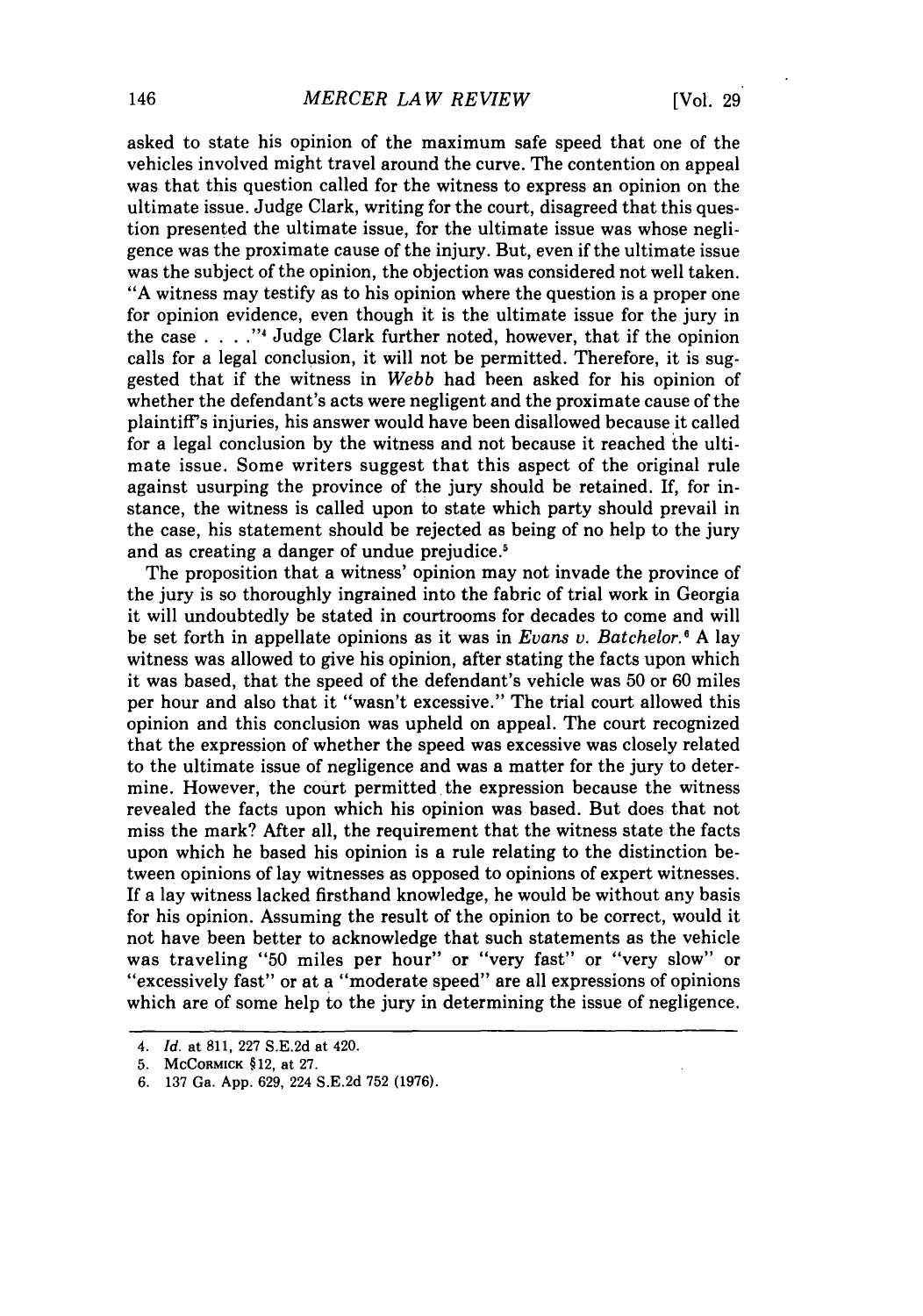None of the expressions call upon the witness to reach a legal conclusion concerning the doctrine of negligence, nor are any of them a mere statement of which party should prevail.

The opinions demonstrate a range of application of the rule. In *Harper v. Georgia Southern & Florida Ry. Co.,'* a crewman on a train involved in a crossing collision was allowed to give his opinion that no collision would have occurred if the truck had not traveled down the track toward the train. In *Benefield v. State,8* an expert was allowed to give an opinion of why drug sellers use a procedure of handing drugs to a third party for delivery to the purchaser. (The answer is that sellers believe mistakenly that they cannot be charged with a crime under these circumstances.) In *Hagin v. Powers*,<sup>9</sup> a party's estimate of the value of his personal property was excluded because no basis or reason for the values was shown. In *Dix v. State,'"* an opinion of the state of a person's mind was held admissible, provided the facts upon which the opinion rested were given. The witness was allowed to give his opinion that the defendant was "putting on an act" when he expressed grief. The witness based his opinion upon a rather lengthy observation of the defendant during which his behavior was erratic and he shed no tears.

There is discussion about the validity of the use of the hypothetical question to elicit the opinion of expert witnesses. There are evils associated with its use, principal among which is the rule allowing a party to select from among all the facts in evidence only those facts he wishes to use in his question and thereby alter the results." Even if this rule creates problems, it does have the distinction of being approved by the majority of jurisdictions today. (The other view is that one must use all the facts in evidence or at least a fair summary thereof in posing his hypothetical question.) Nonetheless, the view in Georgia, at least since 1922,<sup>12</sup> has been to allow the party to select his facts. This rule was again acknowledged in Georgia during the survey period in *Dix v. State*.<sup>13</sup>

#### **II. RELEVANCY**

It would be interesting indeed to find cases altering the meaning of such a fundamental concept as relevancy. This has not been done during the survey period, but there were several cases in which the courts stated and applied the rule of relevancy in Georgia to rather unusual factual circumstances. Surely it is a worthy exercise to review these cases to reaffirm the

**<sup>7.</sup>** 140 Ga. **App. 802, 232 S.E.2d 118 (1976).**

**<sup>8.</sup>** 140 Ga. **App. 727, 232 S.E.2d 89 (1976).**

**<sup>9.</sup>** 140 Ga. **App. 300, 231 S.E.2d 780 (1976).**

**<sup>10. 238</sup>** Ga. **209, 232 S.E.2d** 47 **(1977).**

**<sup>11.</sup> MCCORMICK, §16** at **36.**

<sup>12.</sup> Davis v. State, **153** Ga. 669, **113 S.E. 11 (1922).**

**<sup>13. 238</sup>** Ga. **209, 232 S.E.2d** 47 **(1977).**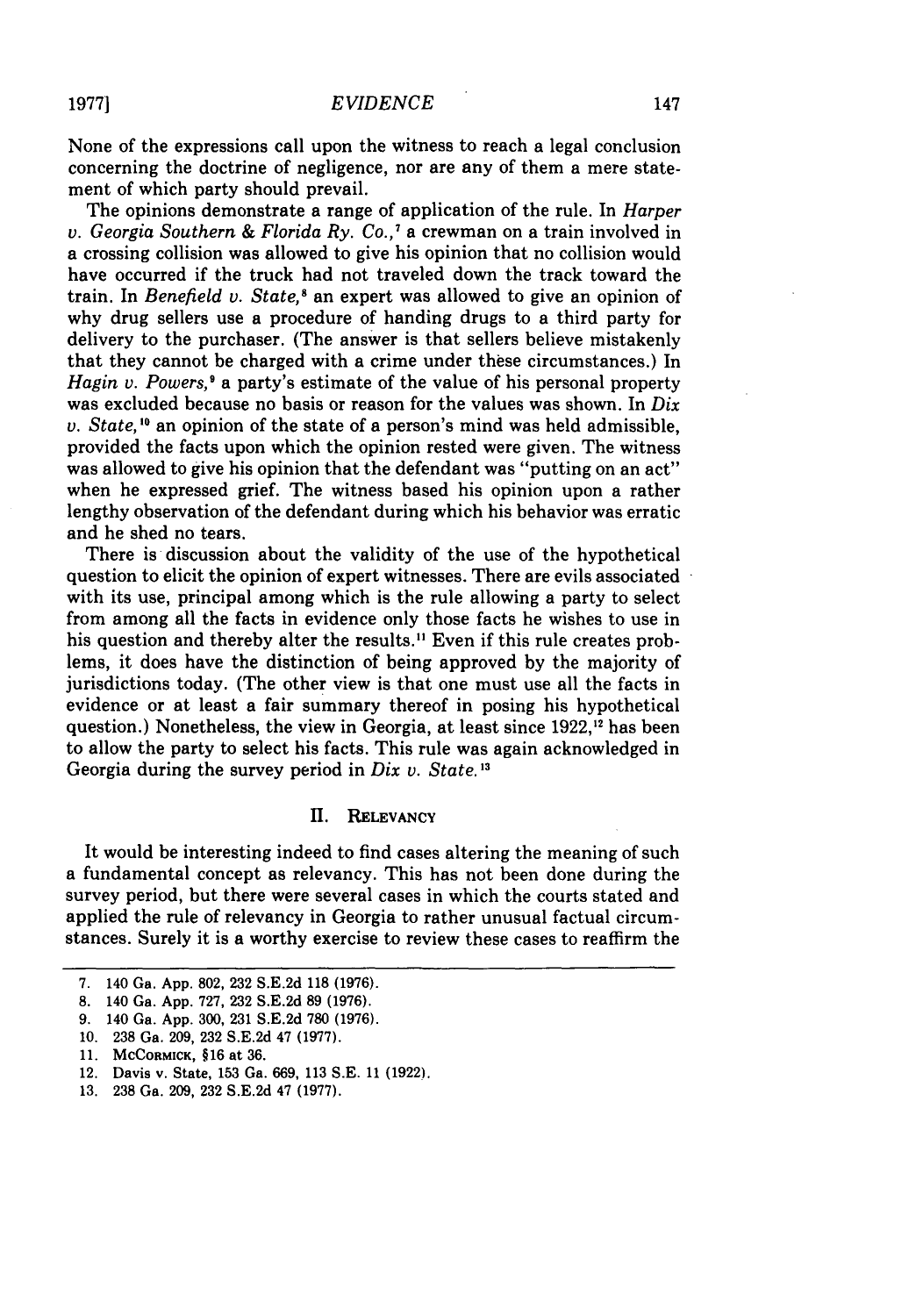rule and again touch base with so basic a proposition in our judicial system. Thayer's pronouncement that our system forbids receiving in evidence matter not relevant and, conversely, forbids the refusal of matter which is relevant unless there is a definite assignable reason for exclusion, stands the tests of logic, of reason, and of time." The rule of relevancy, or better stated, the test of relevancy, announced by the U.S. Supreme Court<sup>15</sup> and approved in *McCormick*<sup>16</sup> is: "Does the evidence offered render the desired inference more probable than it would be without the evidence." The rule has been stated by the Georgia courts to be: "Any evidence is relevant which logically tends to prove or to disprove a material fact which is at issue in the case and every act or circumstance serving to elucidate or to throw light upon a material issue or issues is relevant." $17$ Some might point out that this Georgia statement of the rule tends to combine the matter of materiality with that of relevancy. That is, whether a matter is material relates to whether such matter is in issue. For instance, some facts are established in the pleadings and hence are not in issue. Certain evidence might well render an inference more probable and hence fall within the *McCormick* definition of relevancy and still relate to a matter not in issue because it was not disputed. Perhaps it is not very important to keep the distinction between materiality and relevancy so long as a rule which combines the two clearly points out that one must first ask if the fact sought to be proved is a fact that may be proved in the case (materiality) and then ask if the evidence offered renders the desired inference more probable than it would be without the evidence (relevancy). There is an amplification of the Georgia rule which might resolve many close cases involving distinctions, by providing that when relevancy is in doubt the evidence should be admitted.'8

*Johnson v. Jackson"* was a wrongful death action. The defendant, an agent of the G.B.I., arrived home from work earlier than usual and discovered two men sitting in a car with the engine idling. The defendant noticed that the garage door which he had left closed was partially open. He questioned the two men, and while he talked to them, they attempted to drive away. The defendant fired two shots from his pistol, one of which killed the driver and gave rise to the action for wrongful death. During the trial, the defendant's counsel offered evidence of a footprint, found inside the garage, that matched the shoes worn by the deceased and evidence of pry marks at the back door which could have been produced by tools found in

<sup>14.</sup> **J. THAYER, PRELIMINARY** TREATISE **ON EVIDENCE (1898).**

**<sup>15.</sup>** Mutual Life Insurance **Co.** v. **Hillmon,** 145 **U.S. 285 (1892).**

**<sup>16.</sup> MCCoRMICK,** § **185,** at 437.

**<sup>17.</sup>** McNabb v. State, **70** Ga. **App. 798, 799, 29 S.E.2d** 643, 644 (1944).

**<sup>18.</sup>** Patton v. Smith, **119** Ga. **App.** 664, **168 S.E.2d 627 (1969).**

**<sup>19.</sup>** 140 Ga. **App. 252, 230 S.E.2d 756 (1976).**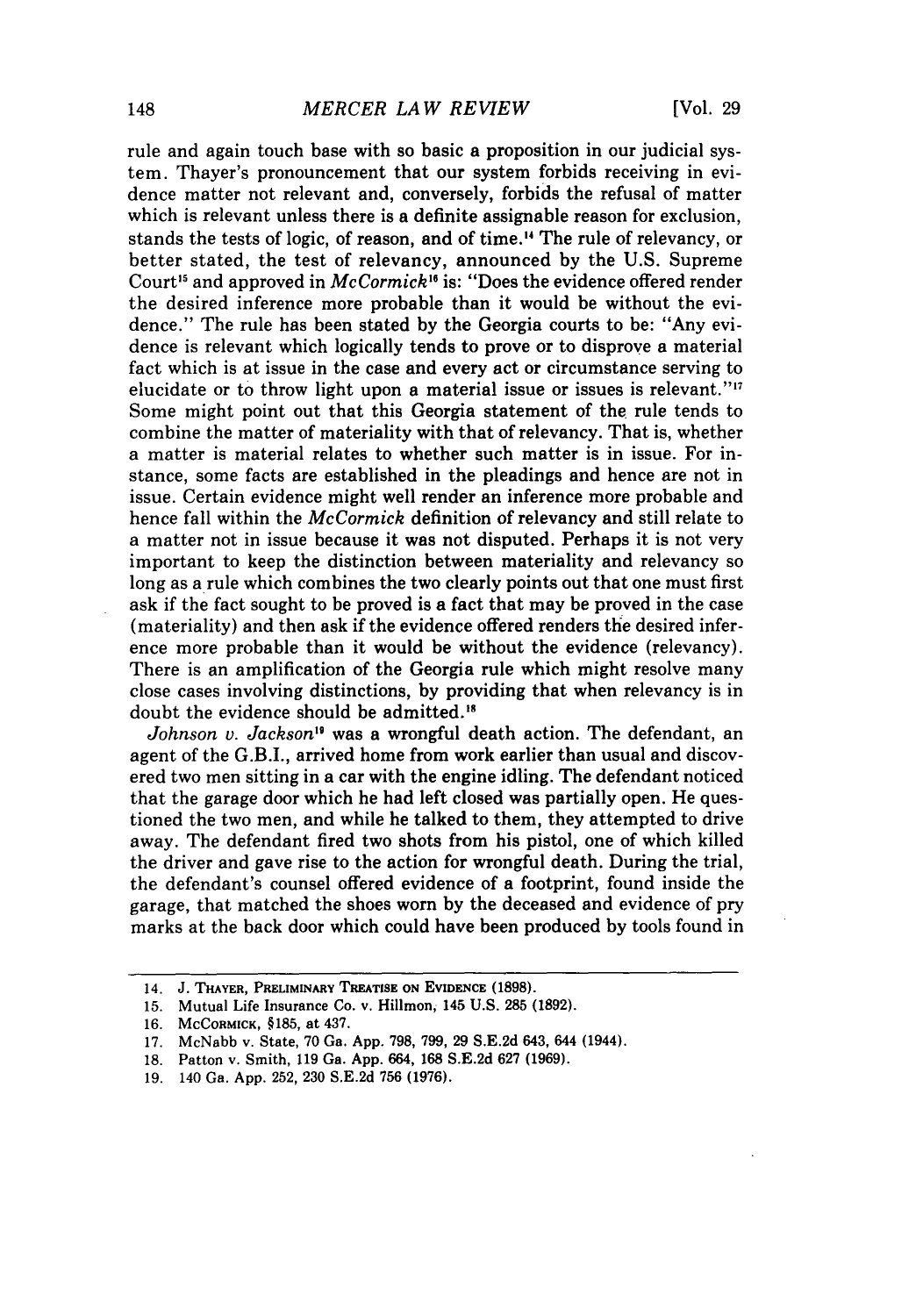the getaway vehicle. This evidence was offered as proof that the defendant had reason to believe the two men were burglars. The plaintiff objected that the evidence was irrelevant since the defendant was not aware of either the footprint or the marks at the door until after he had fired the shots. This case is a good example of the distinction between materiality and relevance. There were several issues before the court. One issue was the state of mind or knowledge of the defendant. Another was whether a burglary was in fact in progress. Another way to state the same issue is, what was the status of the deceased? Was he a mere trespasser, an invitee, a burglar or what? So, the evidence of the footprint is material to the case if it bears upon either of these issues. If it was undisputed that the defendant had no knowledge of these things, which appears to be the case, then proof of these facts can hardly be said to make the inference sought (that defendant had reason to suspect a burglary) more probable. But it is certain that proof of these facts does tend to make the inference of the burglary more probable. Therefore, the evidence ought to be allowed over a relevancy objection as the court did in this case.

*Pollock v. Georgia Power Co.*<sup>20</sup> was a suit by some Mitchell County pecan farmers for damages against Georgia Power for crop loss which they contended was the result of sulfur dioxide emissions from the defendant's plant. Actual and exemplary damages were sought. The farmers offered to prove that another of the defendant's plants located elsewhere burned a type coal with less sulfur content which would have caused less crop damage than the type coal burned at the Mitchell County plant. The trial court sustained an objection to this offer of proof on the ground of relevancy and was reversed on appeal. The matter was found to be relevant to the issue of exemplary damages because it tended to show that the defendant acted arbitrarily. If there had been no question of exemplary damages involved, the objection might have been good. However, it can be seen that the proof offered indicated that the company could have used the same type coal in Mitchell County, thereby decreasing the loss. All of this goes to the question of exemplary damages.

In *Citizens & Southern National Bank v. Hodnett*,<sup>21</sup> the plaintiff sought to establish a lost deed from her deceased husband to the plaintiff conveying land valued at approximately \$530,000.00. Of course, if the deed had been established, this land would pass to the plaintiff and not fall within her deceased husband's estate to be shared with other beneficiaries. The defendant sought to prove facts showing that the plaintiff first sought year's support which would have awarded her \$100,000.00, and that the plaintiff then dismissed this proceeding and elected to take under the will. The defendant further offered to prove that, if the land were included in the plaintiff's husband's estate (hence, there effectively having been no

**19771**

<sup>20.</sup> 141 Ga. App. 678, 234 S.E.2d 107 (1977).

<sup>21. 139</sup> Ga. App. 839, 229 S.E.2d 792 (1976).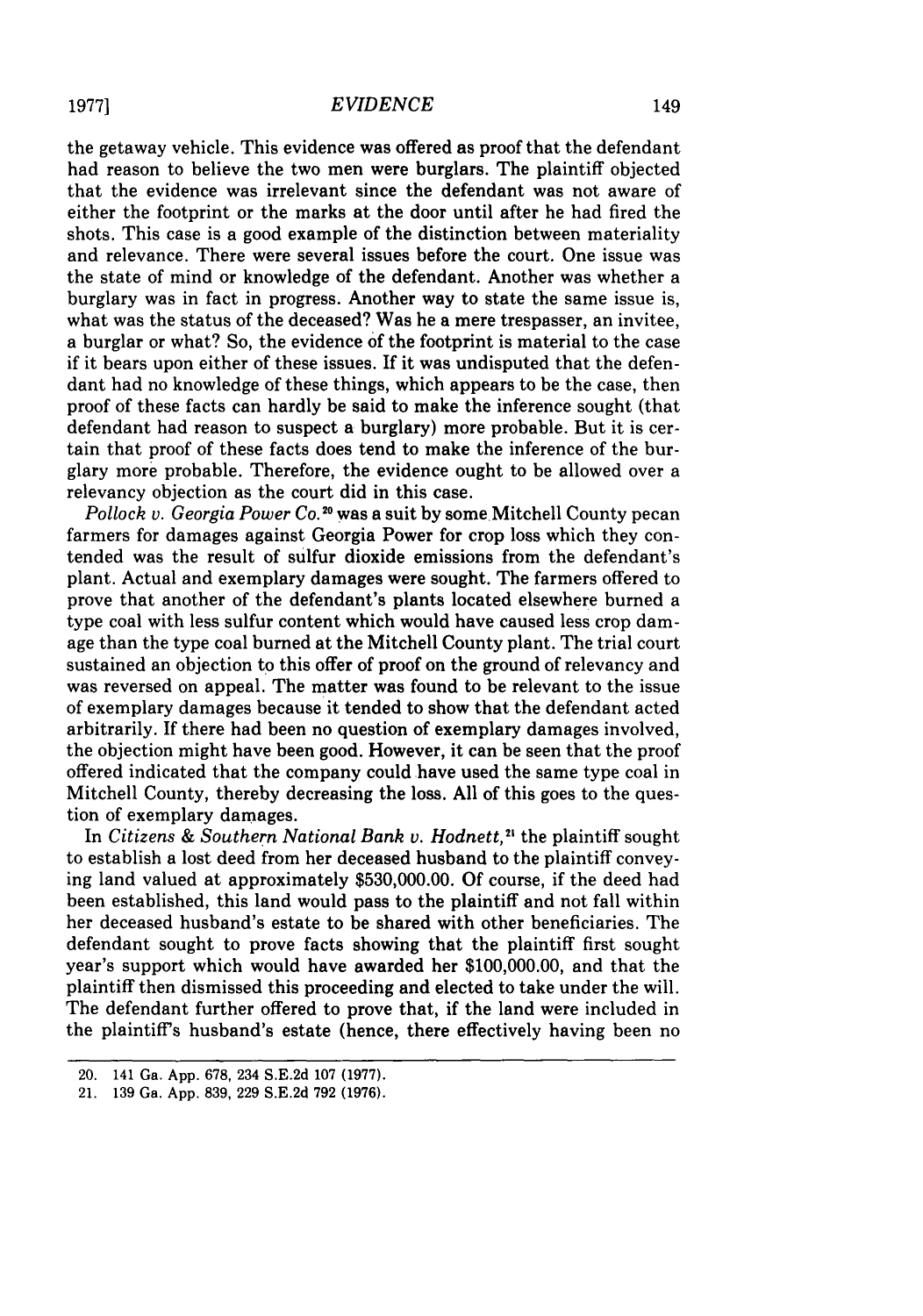deed), the plaintiff's share of the estate would exceed **\$100,000.00.** If the land were not included in the estate (hence, the deed be considered established) the plaintiff's share of the estate would be less than \$100,000.00. By this the defendant sought to show that the plaintiff would, for the obvious financial advantage, have taken the year's support if she truly believed the land was previously deeded to her. Thus the defendant sought to raise an inference that there was no lost deed. The trial court excluded the evidence as irrelevant, but the court of appeals quite correctly reversed. Of course, the evidence offered is far from conclusive on the question, but that is not the test. The operative question is, does the evidence offered render the desired inference more probable than it would be without the evidence? It does.

## **II. HEARSAY** TO **ExPLAIN CONDUCT**

In nearly every criminal trial and in the vast majority of civil trials ever seen **by** the writer, evidence of one sort or another is offered which at first would appear to be hearsay but is admitted for the purpose of explaining conduct. The typical example is where a police officer testifies that a voice on the telephone told him that the defendant just shot the deceased. This statement is allowed into evidence to explain the conduct of the officer in going to the scene and making an arrest of the defendant. It is not allowed to prove that the defendant shot the deceased. The frequency of the appearance of this kind of evidence is also attested to **by** the large number of appellate opinions dealing with the issue. There were more than a dozen during the survey period. Before taking a brief look at some **of** them, it is well to review first the hearsay rule itself. It is advisable to review the rule before considering exceptions because so often the evidence is not within the rule and exceptions need not be considered.<sup>22</sup> All versions of the hearsay rule make it clear that the rule only applies to those out of court statements or writings offered in court to prove the truth of the matter asserted therein. The Georgia statute<sup>23</sup> provides that when offered and admitted for the purpose of explaining conduct and to ascertain motives, evidence which is otherwise hearsay becomes original evidence for that purpose. It is obvious that the statute does not deal with an exception to hearsay but

**23. GA. CODE ANN. §38-302** (1974).

<sup>22.</sup> Three statements of the hearsay rule are: "Hearsay evidence is that which does not derive its value solely from the credit of the witnesses, but rests mainly on the veracity and competency of other persons. The very nature of the evidence shows its weakness, and it is admitted only in specified cases from necessity." **GA. CODE ANN. §38-301** (1974); "Hearsay evidence is testimony in court, or written evidence, of a statement made out of court, the statement being offered as an assertion to show the truth of matters asserted therein, and thus resting for its value upon the credibility of the out-of-court asserter." McCoRMICK, §246, at 584; 'Hearsay' is a statement, other than one made **by** the declarant while testifying at a trial or hearing, offered in evidence to prove the truth of the matter asserted." **FED.** R. EviD. **801(c).**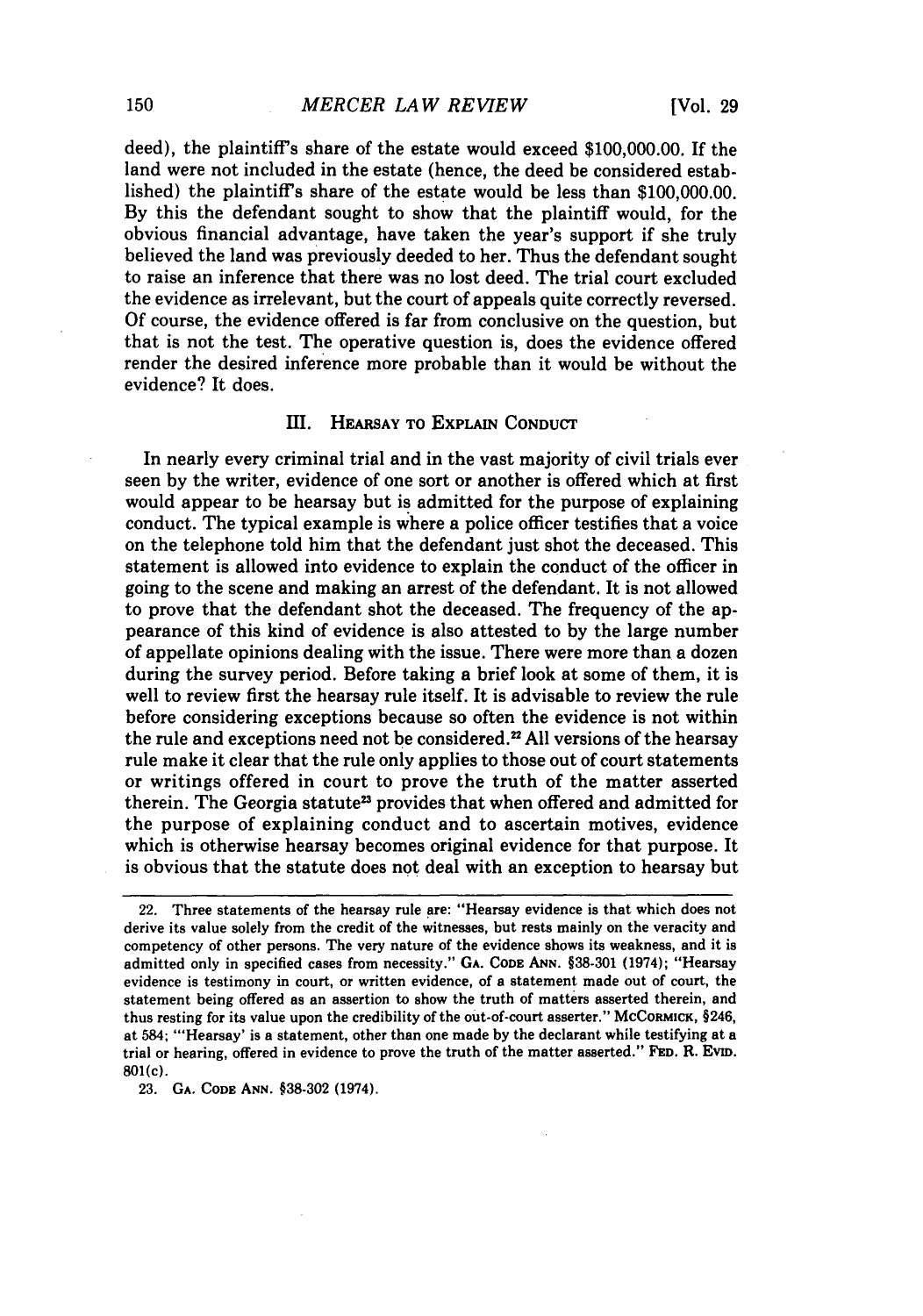merely limits the use of the evidence. It is not hearsay because it is not admitted as evidence of the truth of the matter asserted. The question is whether a jury is able to make such a fine distinction even in the face of a charge from the court about how the evidence is to be received by them.

To illustrate the use of the rule, the following cases are noted: In *Lloyd* v. *State, <sup>4</sup>*a witness for the State testified to certain information given him by an informant in a drug case. This testimony was allowed to explain the witness' conduct in discovering other facts which related to the crime with which the defendant was charged. *Decker v. State<sup>25</sup>* was a child molestation case. The father was asked why he took out the arrest warrant. He testified about a conversation with his wife in which she had related to him statements made by the child concerning molestation incidents. The father's conduct in taking out the warrant was thereby explained. In *Carpenter v. State*,<sup>26</sup> the defendant was convicted of theft for taking an automobile. The arresting officer testified that he found a checkbook in the car with a name printed thereon which was not the defendant's name. The testimony was allowed over a hearsay objection to explain the officer's conduct in verifying that the car belonged to the person whose name was on the checkbook. *Burrell v. State27* was a burglary case in which a police officer was asked why he had searched the vehicle. He testified that the employee of the burglarized store told him there were eight guns missing. This statement was offered to explain the officer's conduct in continuing to search the vehicle after seven guns were found. Apparently the eighth gun was not found-and may not even have been stolen in the burglary. In *Sherrell v. State*,<sup>28</sup> the witness testified that he found, in a plastic garbage bag, a machine stolen from the premises burglarized. To explain the act of looking into the garbage bag, the witness was allowed to testify about a conversation he had with the defendant's sister in which she indicated where the machine could be found. In *Painter v. State*,<sup>29</sup> a GBI agent testified that Mr. Williams had picked out a picture of one of the defendants from a number of photographs. This statement was allowed to explain the officer's conduct in arresting that defendant. In *Quick v. State*,<sup>30</sup> the defendant was accused of selling a controlled substance to Smarr. The sheriff was permitted to testify about the contents of a conversation he had with Smarr in which Smarr volunteered to act as an undercover agent for making drug purchases. This statement was allowed to explain the subsequent conduct of Smarr and of the sheriff. In *Hall v. State*,<sup>31</sup> the defendant

- 24. 139 Ga. App. 625, 229 S.E.2d 106 (1976). 25. 139 Ga. App. 707, 229 S.E.2d 520 (1976). 26. 140 Ga. App. 368, 231 S.E.2d 97 (1976). 27. 140 Ga. App. 900, 232 S.E.2d 172 (1977). 28. 141 Ga. App. 502, 233 S.E.2d 869 (1977). 29. 237 Ga. 30, 226 S.E.2d **578** (1976).
- 30. 139 Ga. App. 440, 228 S.E.2d 592 (1976).
- 31. 141 Ga. App. 289, 233 S.E.2d 262 (1977).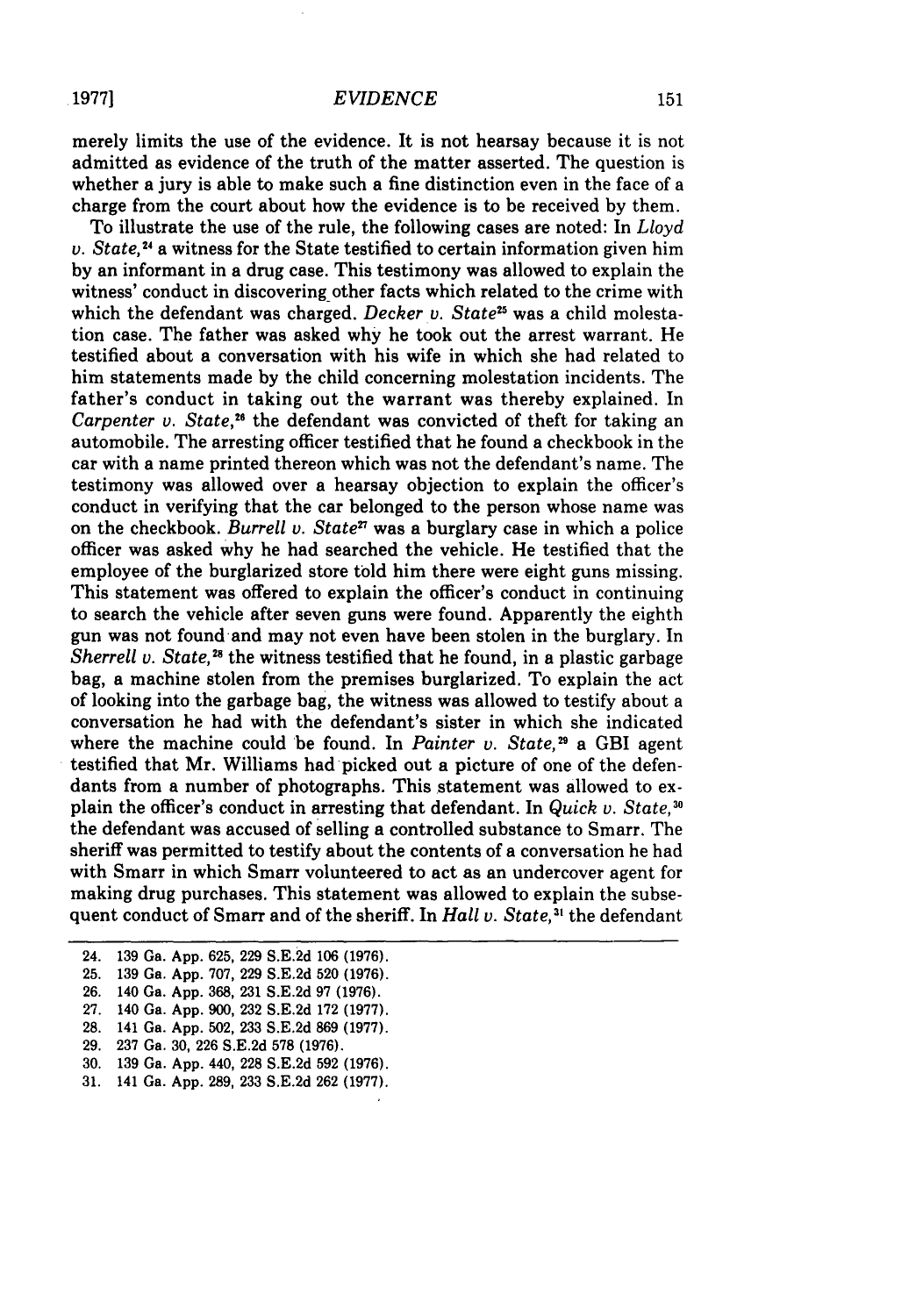testified at his trial that the Municipal Court Judge who presided over his preliminary hearing cut him off without allowing him to explain his version of what had happened. In rebuttal, a police officer testified that the reason the defendant had been cut off was, "Judge Matthews kept continually calling him down . . .finally Judge Matthews ordered both subjects out of the courtroom and into the back." The court of appeals found a hearsay objection insufficient because: (1) The statement was made in the presence of the defendant (this rule is discussed later in this article); (2) the statements of the Municipal Judge were admissible to explain the judge's conduct in not permitting the defendant to explain his point of view; and (3) the testimony was not an out of court statement but concerned the action of the Municipal Judge.

The best use of the rule of evidence allowing out of court statements into evidence to explain conduct was long ago laid down by the Georgia Supreme Court. "Where a conversation is referred to by a witness, and is relevant only as a matter of inducement to explain why he entered upon a certain investigation, it is better to admit the fact of the conversation, but to exclude all the details and particulars of the same."32 Several aspects of the rule are to be considered. First, it is unrealistic to believe that the jury can in truth disabuse their minds of the out of court statement when considering the guilt or innocence of the defendant and consider that statement only to explain the conduct of the witness. If the preceding statement is true, and if the hearsay rule itself is well founded, then a trial court ought to consider the prejudicial effect of the testimony. If that effect is very slight, then little harm is done in repeating the entire out of court statement. If is is highly prejudicial, the trial court ought to consider the necessity of explaining the conduct of the witness. If there is no real necessity, the conversation should be ruled out. The trial court should balance the two considerations. Alternatively, the witness may be limited to testifying about the occurrence of a conversation without stating what was said, which will often suffice to explain the conduct. Further, the witness may be permitted to testify only to so much of the conversation as may be necessary to explain the conduct while omitting the rest.

#### IV. HEARSAY **IN THE PRESENCE OF THE DEFENDANT**

Two cases are mentioned not because they announce any change or development in the law, but because they state a rule of evidence which is not a rule of evidence. The facts of the two cases are unimportant to the

**<sup>32.</sup>** Kelly v. State, **82** Ga. 441, 441, **9 S.E. 171, 171 (1889).** For a detailed analysis of the proper use of the rule, *see* Todd v. State, 200 Ga. **582, 588, 37 S.E.2d 779, 783** (1946). For a recent acknowledgement that the substance of the conversation can often be omitted **by** merely stating that there was a conversation, *see* Lundy v. State, **130** Ga. **App. 171,** 174, 202 **S.E.2d 536, 539 (1973).**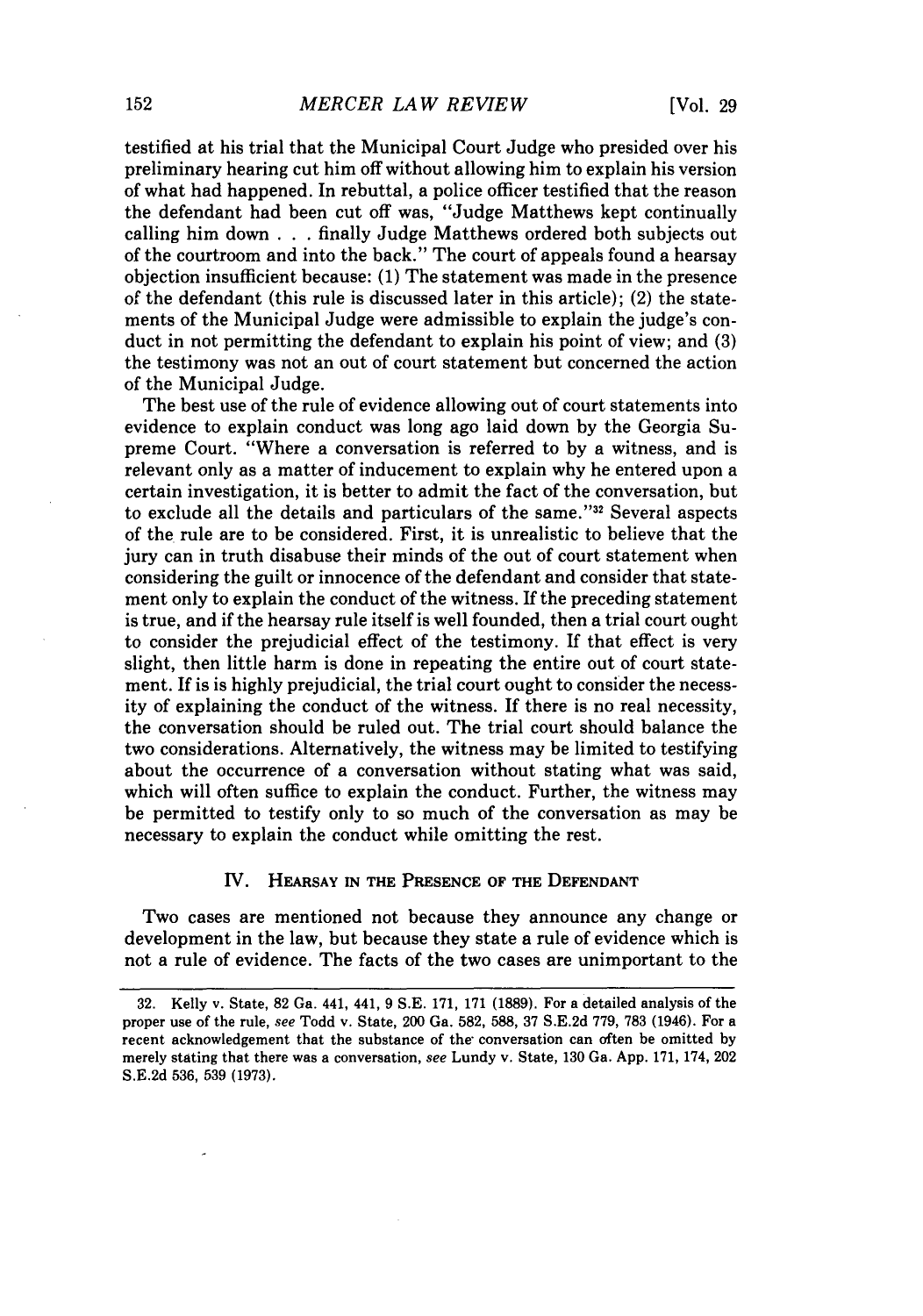**19771**

#### *EVIDENCE*

matter under consideration here. The rule stated in both *Hall v. State3* and in *Broome v. State3 <sup>1</sup>*is that hearsay statements made in the presence of the party against whom they are offered are admissible. One should first examine such a statement to determine if it is actually hearsay. **If** it is a statement made out of court offered to show the truth of what is asserted in the statement, it is hearsay. How can it be that the presence or absence of the defendant (the term defendant is used because it is most often in criminal cases and against the defendant that the purported rule is stated) somehow keeps the statement from being hearsay or carves out any exception to the hearsay rule? The point is that the mere presence of the defendant does not work any such result.<sup>35</sup> It is most likely that the erroneous statement of such a rule came to be made because of the recognized exception that silence may amount to an admission by the defendant. If a statement is made in the presence of the party that would naturally call for a denial by that party, but the party fails to deny the same and remains silent, then there may be inferred an admission by the party of the matter asserted. Of course, there are limitations on such a rule. For instance, there are an infinite number of statements which might be made in such circumstances that in no way naturally call for a denial. It would be a most unwarranted broadening of the admission by silence exception to the hearsay rule to hold that any statement made in the defendant's presence is admissible. Another likely source of the erroneous statement of the rule is a situation in which a statement is made in the defendant's presence and is offered in court not to prove the truth of what was asserted in the out of court statement but to show knowledge or notice on the part of the defendant. Such a statement is not hearsay at all since it is not offered to prove the truth of the matter asserted.

## V. POLYGRAPH **TESTS**

Much debate and considerable confusion exists upon the issues of whether the results of a polygraph test are admissible in evidence, and whether such results even have any probative value. If they have no probative value, then a judgment dependent thereon cannot stand if challenged on appeal. If they do have probative value but are not admissible over objection, then a judgment based thereon is valid unless a timely objection was interposed.

**<sup>33.</sup>** 141 Ga. App. 289, **233** S.E.2d **262 (1977).**

<sup>34. 141</sup> Ga. App. 538, 233 S.E.2d 883 (1977).

<sup>35. &</sup>quot;A remarkably persistent bit of courthouse folklore is the practice of objecting to out-of-court statements because not made in the presence of the party against whom offered **S. ..** The presence or absence of the party against whom an out-of-court statement is offered has significance only in a few situations, e.g., when a statement spoken in his presence is relied upon to charge him with notice, or when failure to deny statements spoken in his presence is the basis for claiming that he acquiesced in or adopted the statement." MCCORMICK, §246, at **586.**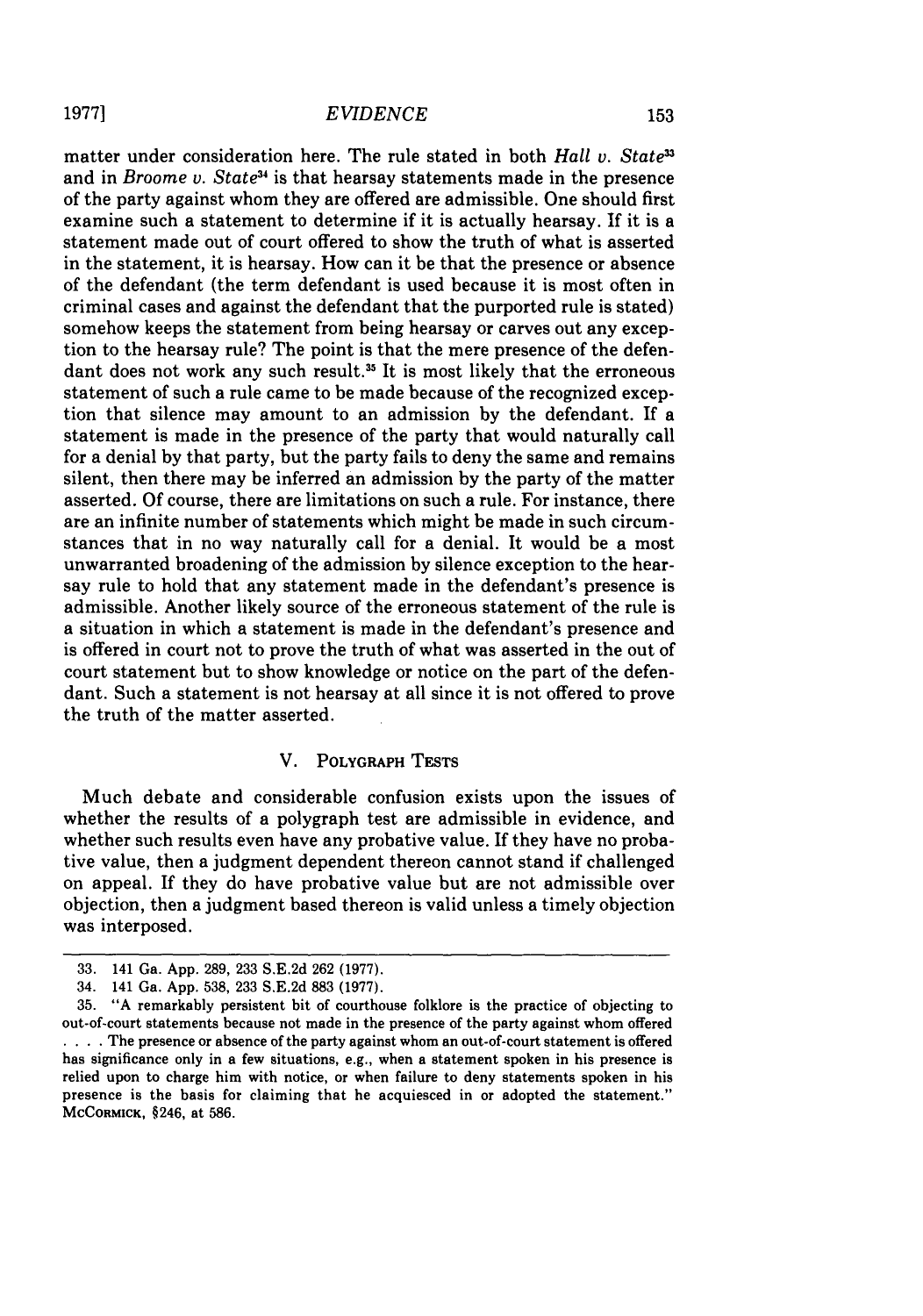At the September **1976** Term, the Georgia Supreme Court decided *Scott v. State3* in which Scott and a co-defendant, Light, were convicted of the offense of rape. Before trial Scott, his attorney, and the state agreed to Scott's taking a polygraph test and that the results would be admissible in evidence at his trial. The results, which indicated Scott's guilt, were then placed in evidence without objection. Light did not take a test but he failed to make any objection to the admission of the Scott test results. In *Scott* two justices would reverse Scott's conviction because of the admission of the results of the test. Two other justices would reverse Light's conviction but not Scott's. Three of these four justices would reverse both Scott's and Light's convictions because of a separate ground based on the trial judge entering the jury room. The net result of the entire opinion is a reversal of both convictions, but the bench and bar are left with unclear directions about the status of polygraph tests. Justice Hall's dissenting opinion states: "The rule is that polygraph results are not inherently inadmissible or without probative value; and here, where a stipulation was claimed and no objection was made, this evidence was properly admitted.""7 However, this cannot be considered the rule in Georgia until the General Assembly enacts appropriate legislation or a majority of the Georgia Supreme Court reaches that conclusion. To further illustrate the situation, consider the Georgia Court of Appeals decision in *Chambers v. State,3* in which the court undertook an indepth study of the background of polygraph testing and the approach by courts across the nation to the use of these results as evidence. The court of appeals considered its previous decision in *Famber v. State*<sup>39</sup> which had pronounced the rule in Georgia to be that results of polygraph tests, "are not only inadmissible but also have no probative value." Acknowledging that this former decision is now in jeopardy because of *Scott,* the court concluded that the polygraph test must be considered to be without probative value. There is a substantial need for a legislative formulation of guidelines for the courts. Perhaps the 1978 General Assembly will produce such an act.<sup>40</sup>

#### VI. TAPE RECORDINGS

Since Watergate, erasures on tapes have caused people to question their accuracy. There were two notable tape cases during the survey period and

<sup>36. 238</sup> Ga. 30, 230 S.E.2d **857** (1976).

<sup>37.</sup> *Id.* at 36, 230 S.E.2d at 861.

<sup>38. 141</sup> Ga. App. 438, 233 S.E.2d **818** (1977).

<sup>39. 134</sup> Ga. App. 112, 213 S.E.2d 525 (1975).

<sup>40.</sup> For a reasonably complete background in the Georgia development of the issues surrounding polygraph tests, see: Salisbury v.State, 221 Ga. 718, 146 S.E.2d 776 (1966); Cagle v. State, 132 Ga. App. 227, 207 S.E.2d 703 (1974); Cross v. State, 136 Ga. App. 400, 221 S.E.2d 615 (1975); Watson v. State, 137 Ga. App. 530, 224 S.E.2d 446 (1976); Herlong v. State, 236 Ga. 326, 223 S.E.2d 672 (1976); Scott v. State, **238** Ga. 30, 230 S.E.2d 857 (1976); Chambers v. State, 141 Ga. App. 438, 233 S.E.2d 818 (1977).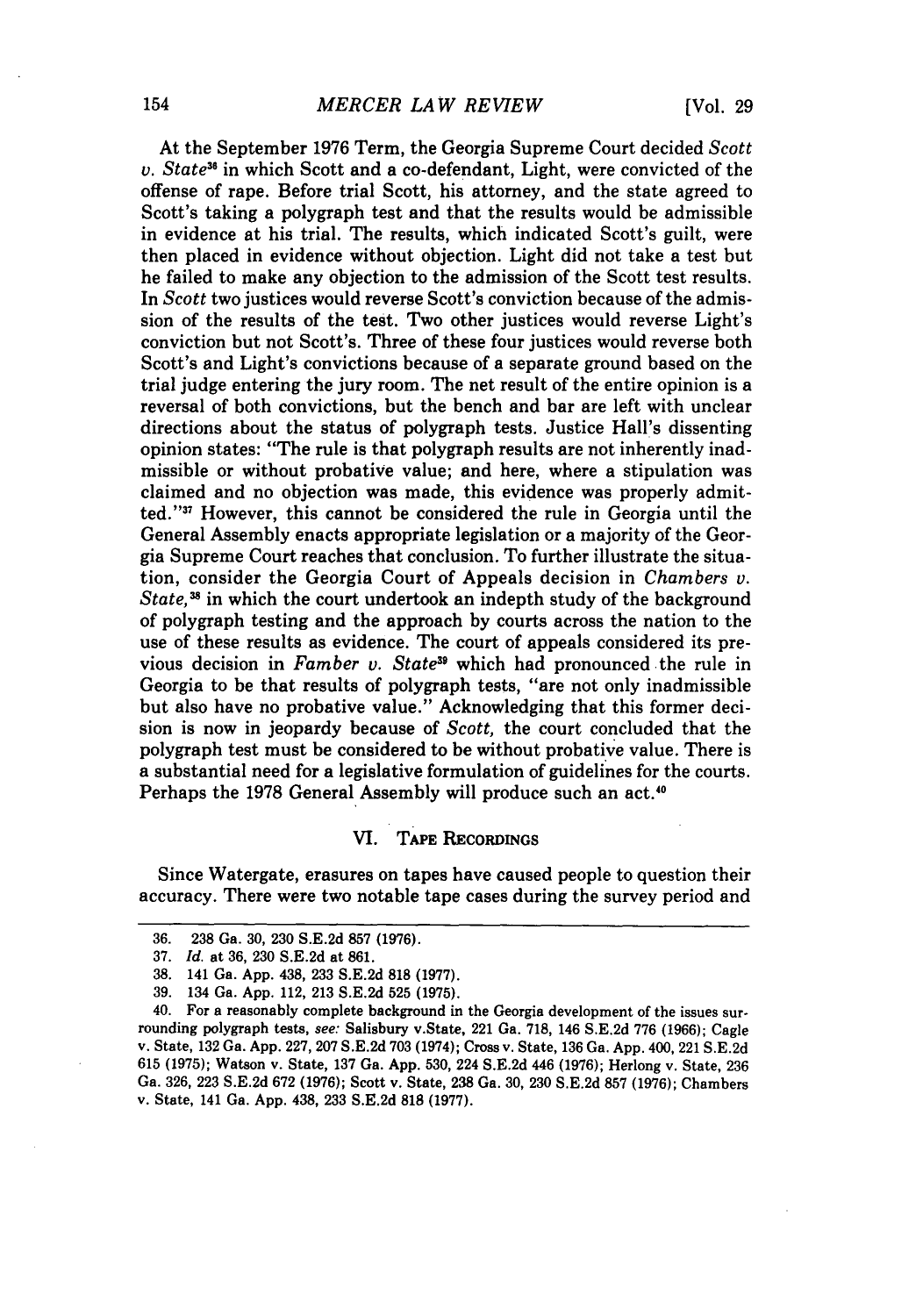## *EVIDENCE*

both of them involved an erasure which had to be accounted for. In 1955 the Georgia Court of Appeals first considered the admissibility of tape recordings as evidence in *Solomon, Inc. v. Edgar"* and said that to lay the proper foundation for admission "it must be shown that changes, additions, or deletions have not been made." *Brooks v. State'"* was a prosecution of an attorney for criminal attempt to commit theft by extortion. He had approached another attorney and offered to swear to a false affidavit in exchange for a sum of money, which false affidavit he proposed that the other attorney use to prevent a default judgment from being entered. His offer was recorded on a small tape recorder inside the coat pocket of the other attorney. When the tapes were turned over to an investigator for the District Attorney's office, the investigator made copies and transcripts of the tapes. Later the investigator was again making transcriptions when he inadvertently erased 12 words from one of the original tapes. Naturally, the defendant contended at the trial that the foundation required by *Solomon* was not met because there was a deletion. To circumvent this objection, the court of appeals relied on the proposition that secondary evidence may be used if the absence of the primary evidence is satifactorily accounted for. Here there was a tape copy and a transcription of the original and witnesses testified to the accuracy of the tape copy and transcript. Therefore, the admission of the tapes, even with the erasure, was not error.

In *Harris v. State,'3* the defendant's confession to a murder committed under most brutal circumstances was recorded on tape. The tape was admitted into evidence and played to the jury. There was evidence of a gap in the tape caused by an officer's attempt to duplicate the tape. However, there was no allegation by the defendant that there was anything favorable to him on the missing part of the tape. Therefore, the supreme court held that he was not harmed.

In Brooks there was a further contention that it was error to admit the transcripts of the tapes to be read by the jurors as the tapes were played. The only question was whether the transcripts accurately reflected the tapes. If they did, they may be used in such a manner. However, *Brooks* should not be read as holding generally that transcripts admitted into evidence are to go out with the jury to be read during deliberations.

43. 237 Ga. 718, 230 S.E.2d 1 **(1976).**

<sup>41. 92</sup> Ga. App. 207, 211, 88 S.E.2d 167, 171 (1955).

<sup>42. 141</sup> Ga. App. 725, 234 S.E.2d 541 (1977).